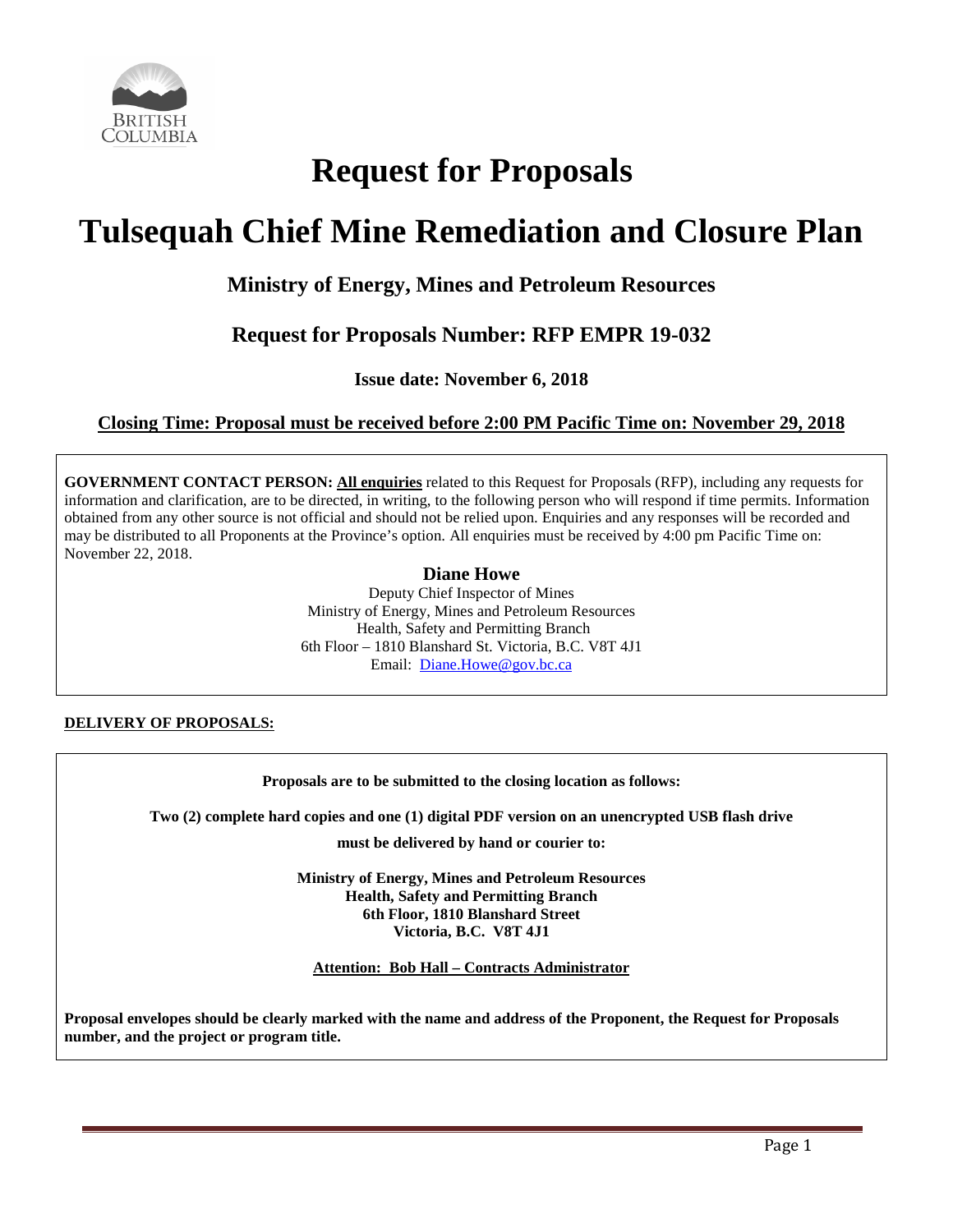

## **PROPONENTS' MEETING:**

A Proponents' meeting **will not** be held.

## **PROPONENT SECTION:**

**For hard-copy proposals, a person authorized to sign on behalf of the Proponent must complete and sign the Proponent Section (below), leaving the rest of this page otherwise unaltered, and include the originally-signed and completed page with the first copy of the proposal. For electronic proposals, all parts of the Proponent Section (below) must be completed except the signature field, as the BC Bid ebidding key is deemed to be an original signature. The rest of this page must be otherwise unaltered and submitted as part of your proposal.**

**The enclosed proposal is submitted in response to the above-referenced Request for Proposals, including any addenda. Through submission of this proposal we agree to all of the terms and conditions of the Request for Proposals and agree that any inconsistent provisions in our proposal will be as if not written and do not exist. We have carefully read and examined the Request for Proposals, including the Administrative Section, and have conducted such other investigations as were prudent and reasonable in preparing the proposal. We agree to be bound by statements and representations made in our proposal.**

| <b>Signature of Authorized Representative:</b>    | <b>Legal Name of Proponent (and Doing Business As</b><br>Name, if applicable): |
|---------------------------------------------------|--------------------------------------------------------------------------------|
| <b>Printed Name of Authorized Representative:</b> | <b>Address of Proponent:</b>                                                   |
| Title:                                            |                                                                                |
| Date:                                             | Authorized Representative phone, fax or email<br>address (if available):       |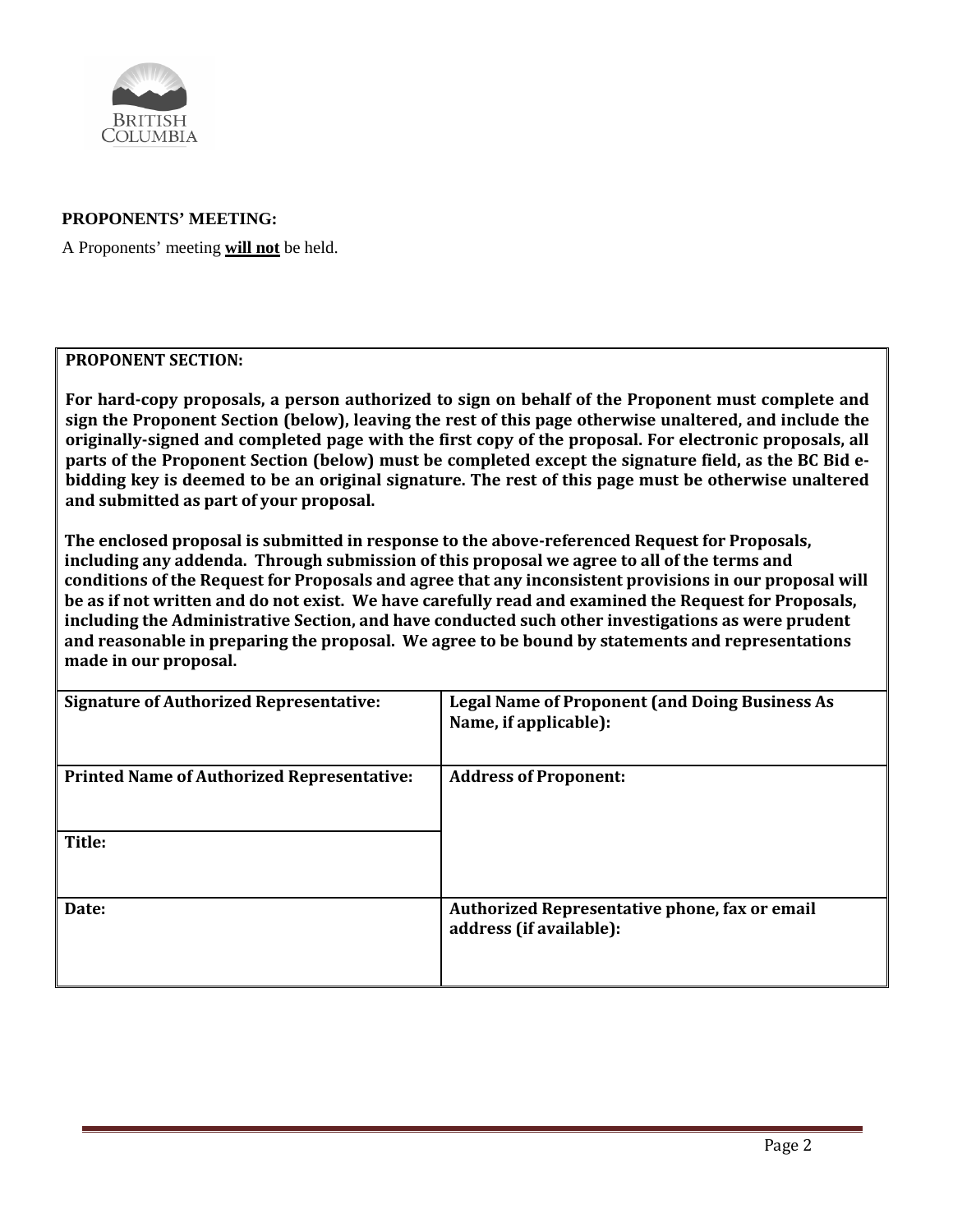

## Table of Contents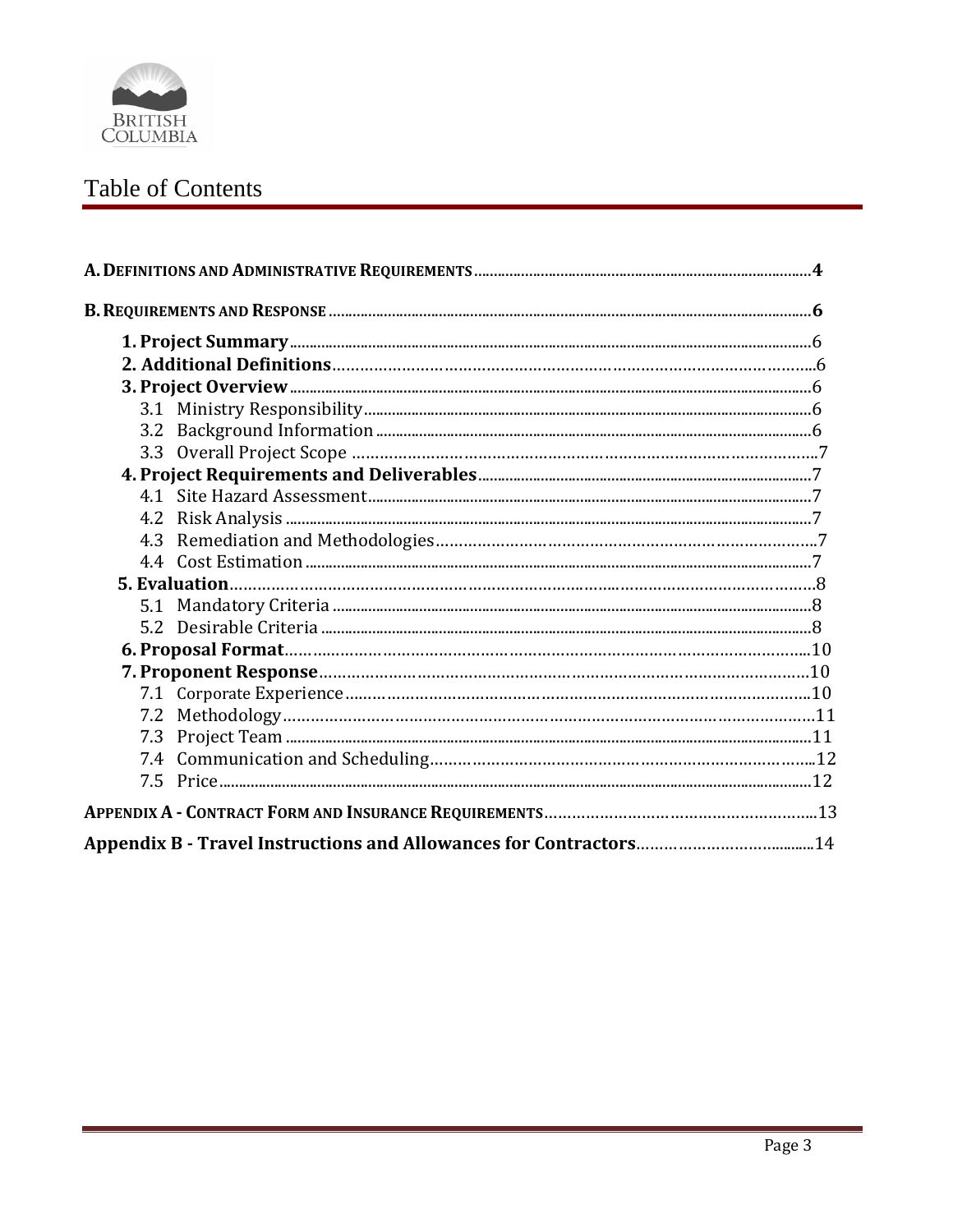

## <span id="page-3-0"></span>**A. Definitions and Administrative Requirements**

#### **1. Definitions**

Throughout this Request for Proposals, the following definitions apply:

- a) "CBS" means the Common Business Services of the Ministry of Labour and Citizens' Services;
- b) "Contract" means the written agreement resulting from this Request for Proposals executed by the Province and the Contractor;
- c) "Contractor" means the successful Proponent to this Request for Proposals who enters into a written Contract with the Province;
- d) "Ministry" means Ministry of Energy, Mines and Petroleum Resources
- e) "must", or "mandatory" means a requirement that must be met in order for a proposal to receive consideration;
- f) "Proponent" means an individual or a company that submits, or intends to submit, a proposal in response to this Request for Proposals;
- g) "Province" means Her Majesty the Queen in Right of the Province of British Columbia and includes the CBS division and the Ministry;
- h) "Request for Proposals" or "RFP" means the process described in this document; and
- i) "should" or "desirable" means a requirement having a significant degree of importance to the objectives of the Request for Proposals.

#### **2. Terms and Conditions**

The following terms and conditions will apply to this Request for Proposals. Submission of a proposal in response to this Request for Proposals indicates acceptance of all the terms that follow and that are included in any addenda issued by the Province. Provisions in proposals that contradict any of the terms of this Request for Proposals will be as if not written and do not exist.

#### **3. Additional Information Regarding the Request for Proposals**

Proponents are advised to fill out and return the attached Receipt Confirmation Form.

All subsequent information regarding this Request for Proposals, including changes made to this document will be posted on the BC Bid website a[t www.bcbid.ca.](http://www.bcbid.ca/) It is the sole responsibility of the Proponent to check for amendments on the BC Bid website.

#### **4. Late Proposals**

Proposals will be marked with their receipt time at the closing location. Only complete proposals received and marked before closing time will be considered to have been received on time.

Hard-copies of late proposals will not be accepted and will be returned to the Proponent. Electronic proposals that are received late will be marked late and will not be considered or evaluated.

In the event of a dispute, the proposal receipt time as recorded at the closing location shall prevail whether accurate or not.

## **5. Eligibility**

- Proposals will not be evaluated if the Proponent's current or past corporate or other interests may, in the Province's opinion, give rise to a conflict of interest in connection with the project described in this Request for Proposals. This includes, but is not limited to, involvement by a Proponent in the preparation of this Request for Proposals. If a Proponent is in doubt as to whether there might be a conflict of interest, the Proponent should consult with the Government Contact Person listed on page 1 prior to submitting a proposal.
- b) Proposals from not-for-profit agencies will be evaluated against the same criteria as those received from any other Proponents.

#### **6. Evaluation**

Evaluation of proposals will be by a committee formed by the Province and may include employees and contractors of the Province. All personnel will be bound by the same standards of confidentiality. The Province's intent is to enter into a Contract with the Proponent who has the highest overall ranking.

#### **7. Negotiation Delay**

If a written Contract cannot be negotiated within thirty days of notification of the successful Proponent, the Province may, at its sole discretion at any time thereafter, terminate negotiations with that Proponent and either negotiate a Contract with the next qualified Proponent or choose to terminate the Request for Proposals process and not enter into a Contract with any of the Proponents.

#### **8. Debriefing**

At the conclusion of the Request for Proposals process, all Proponents will be notified. Unsuccessful Proponents may request a debriefing meeting with the Province.

#### **9. Alternative Solutions**

If alternative solutions are offered, please submit the information in the same format, as a separate proposal.

#### **10. Changes to Proposals**

By submission of a clear and detailed written notice, the Proponent may amend or withdraw its proposal prior to the closing date and time. Upon closing time, all proposals become irrevocable. The Proponent will not change the wording of its proposal after closing and no words or comments will be added to the proposal unless requested by the Province for purposes of clarification.

#### **11. Proponents' Expenses**

Proponents are solely responsible for their own expenses in preparing a proposal and for subsequent negotiations with the Province, if any. If the Province elects to reject all proposals, the Province will not be liable to any Proponent for any claims, whether for costs or damages incurred by the Proponent in preparing the proposal, loss of anticipated profit in connection with any final Contract, or any other matter whatsoever.

#### **12. Limitation of Damages**

Further to the preceding paragraph, the Proponent, by submitting a proposal, agrees that it will not claim damages, for whatever reason, relating to the Contract or in respect of the competitive process, in excess of an amount equivalent to the reasonable costs incurred by the Proponent in preparing its proposal and the Proponent, by submitting a proposal, waives any claim for loss of profits if no Contract is made with the Proponent.

#### **13. Proposal Validity**

Proposals will be open for acceptance for at least 90 days after the closing date.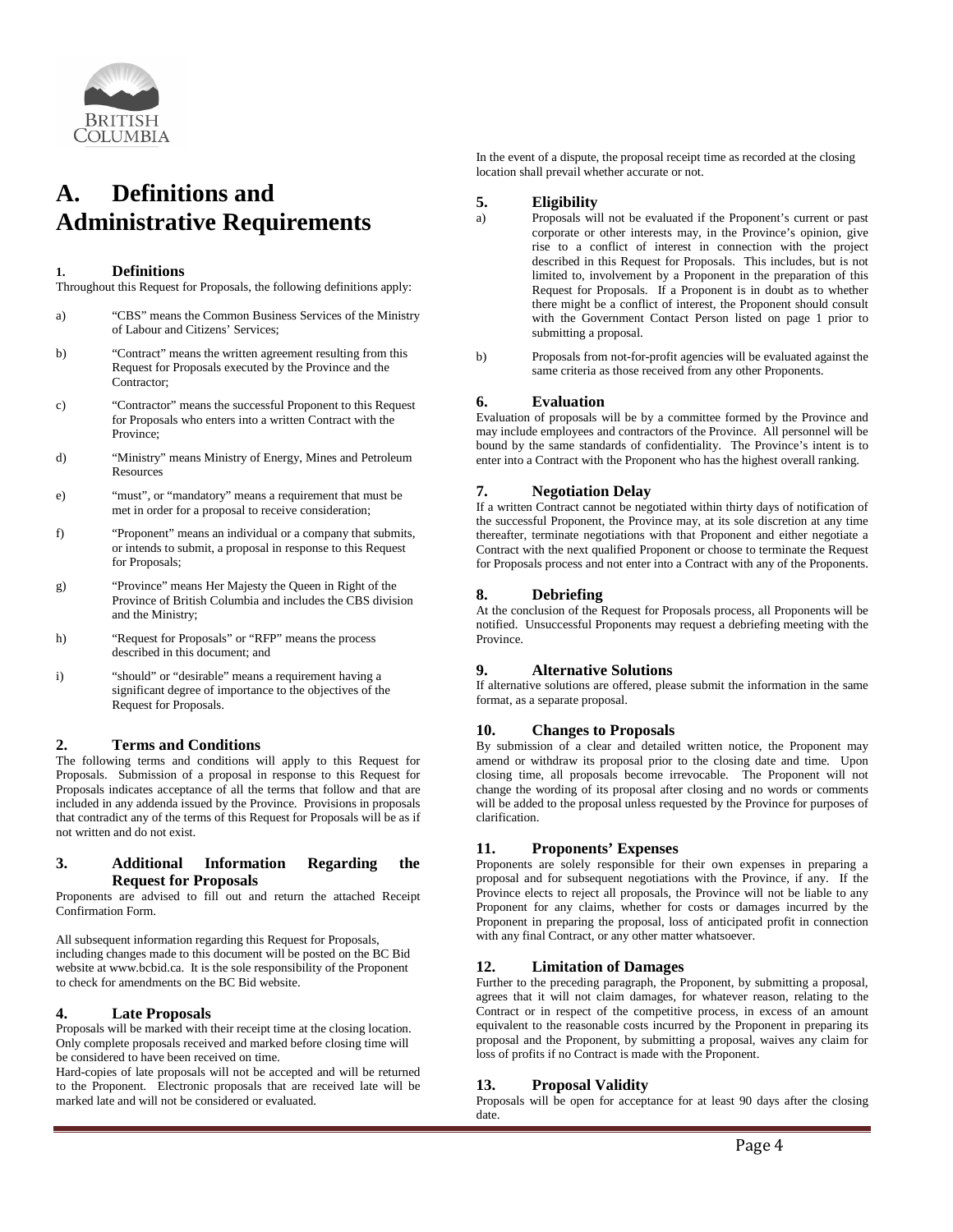

#### **14. Firm Pricing**

Prices will be firm for the entire Contract period unless this Request for Proposals specifically states otherwise.

#### **15. Currency and Taxes**

- Prices quoted are to be:
- a) in Canadian dollars;
- b) inclusive of duty, where applicable; FOB destination, delivery charges included where applicable; and
- c) exclusive of Goods and Services Tax and Provincial Sales Tax.

#### **16. Completeness of Proposal**

By submission of a proposal the Proponent warrants that, if this Request for Proposals is to design, create or provide a system or manage a program, all components required to run the system or manage the program have been identified in the proposal or will be provided by the Contractor at no charge.

## **17. Sub-Contracting**

- Using a sub-contractor (who should be clearly identified in the proposal) is acceptable. This includes a joint submission by two Proponents having no formal corporate links. However, in this case, one of these Proponents must be prepared to take overall responsibility for successful performance of the Contract and this should be clearly defined in the proposal.
- b) Sub-contracting to any firm or individual whose current or past corporate or other interests may, in the Province's opinion, give rise to a conflict of interest in connection with the project or program described in this Request for Proposals will not be permitted. This includes, but is not limited to, any firm or individual involved in the preparation of this Request for Proposals. If a Proponent is in doubt as to whether a proposed subcontractor gives rise to a conflict of interest, the Proponent should consult with the Government Contact Person listed on page 1 prior to submitting a proposal.
- c) Where applicable, the names of approved sub-contractors listed in the proposal will be included in the Contract. No additional subcontractors will be added, nor other changes made, to this list in the Contract without the written consent of the Province.

#### **18. Acceptance of Proposals**

- a) This Request for Proposals should not be construed as an agreement to purchase goods or services. The Province is not bound to enter into a Contract with the Proponent who submits the lowest priced proposal or with any Proponent. Proposals will be assessed in light of the evaluation criteria. The Province will be under no obligation to receive further information, whether written or oral, from any Proponent.
- b) Neither acceptance of a proposal nor execution of a Contract will constitute approval of any activity or development contemplated in any proposal that requires any approval, permit or license pursuant to any federal, provincial, regional district or municipal statute, regulation or by-law.

#### **19. Definition of Contract**

Notice in writing to a Proponent that it has been identified as the successful Proponent and the subsequent full execution of a written Contract will constitute a Contract for the goods or services, and no Proponent will acquire any legal or equitable rights or privileges relative to the goods or services until the occurrence of both such events.

#### **20. Contract**

By submission of a proposal, the Proponent agrees that should its proposal be successful the Proponent will enter into a Contract with the Province on the terms set out in Appendix B.

#### **21. Liability for Errors**

While the Province has used considerable efforts to ensure information in this Request for Proposals is accurate, the information contained in this Request for Proposals is supplied solely as a guideline for Proponents. The information is not guaranteed or warranted to be accurate by the Province, nor is it necessarily comprehensive or exhaustive. Nothing in this Request for Proposals is intended to relieve Proponents from forming their own opinions and conclusions with respect to the matters addressed in this Request for Proposals.

#### **22. Modification of Terms**

The Province reserves the right to modify the terms of this Request for Proposals at any time in its sole discretion. This includes the right to cancel this Request for Proposals at any time prior to entering into a Contract with the successful Proponent.

#### **23. Ownership of Proposals**

All proposals submitted to the Province become the property of the Province. They will be received and held in confidence by the Province, subject to the provisions of the *Freedom of Information and Protection of Privacy Act* and this Request for Proposals.

#### **24. Use of Request for Proposals**

Any portion of this document, or any information supplied by the Province in relation to this Request for Proposals may not be used or disclosed, for any purpose other than for the submission of proposals. Without limiting the generality of the foregoing, by submission of a proposal, the Proponent agrees to hold in confidence all information supplied by the Province in relation to this Request for Proposals.

#### **25. Reciprocity**

The Province may consider and evaluate any proposals from other jurisdictions on the same basis that the government purchasing authorities in those jurisdictions would treat a similar proposal from a British Columbia supplier.

#### **26. No Lobbying**

Proponents must not attempt to communicate directly or indirectly with any employee, contractor or representative of the Province, including the evaluation committee and any elected officials of the Province, or with members of the public or the media, about the project described in this Request for Proposals or otherwise in respect of the Request for Proposals, other than as expressly directed or permitted by the Province.

#### **27. Collection and Use of Personal Information**

Proponents are solely responsible for familiarizing themselves, and ensuring that they comply, with the laws applicable to the collection and dissemination of information, including resumes and other personal information concerning employees and employees of any subcontractors. If this RFP requires Proponents to provide the Province with personal information of employees who have been included as resources in response to this RFP, Proponents will ensure that they have obtained written consent from each of those employees before forwarding such personal information to the Province. Such written consents are to specify that the personal information may be forwarded to the Province for the purposes of responding to this RFP and use by the Province for the purposes set out in the RFP. The Province may, at any time, request the original consents or copies of the original consents from Proponents, and upon such request being made, Proponents will immediately supply such originals or copies to the Province.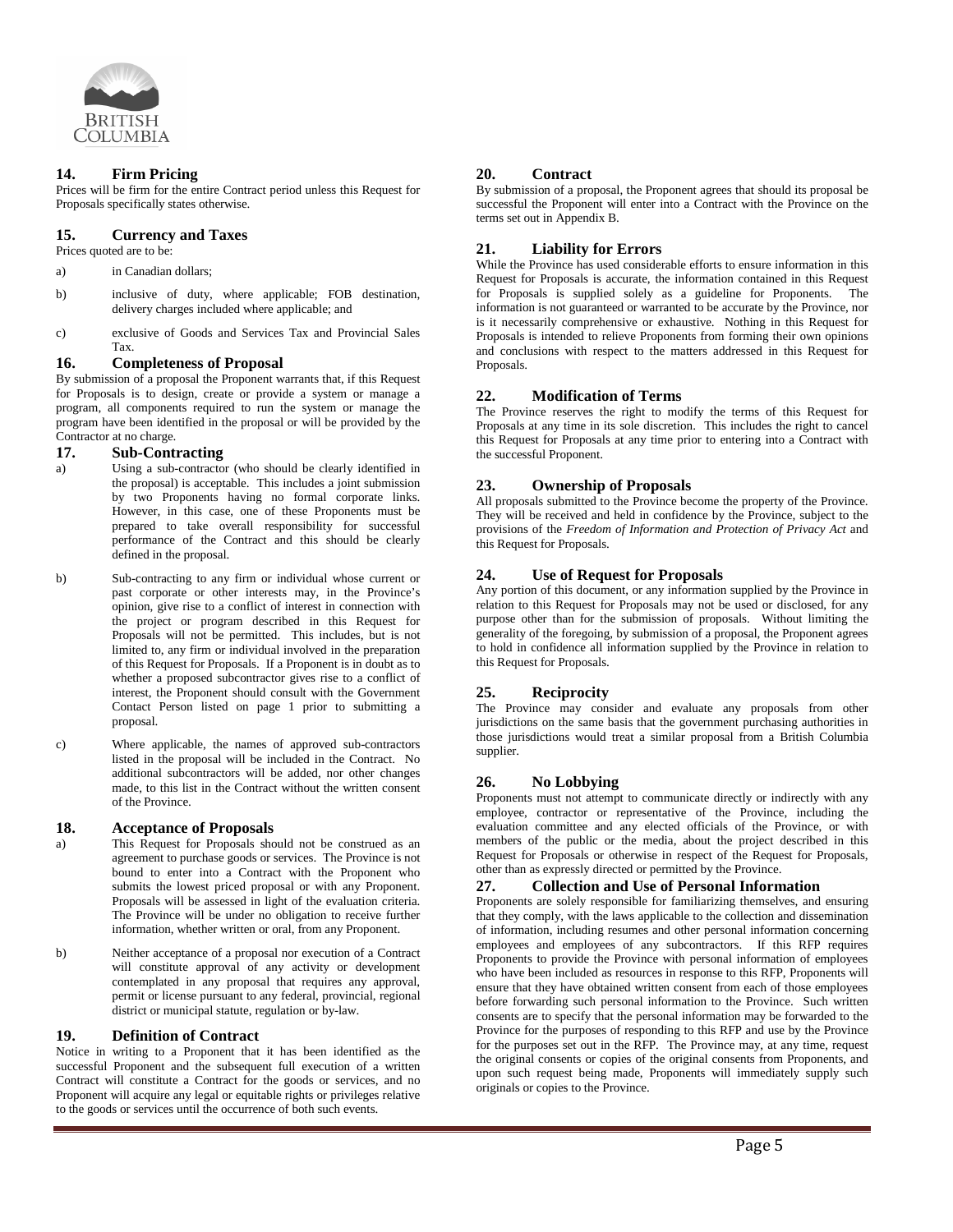## <span id="page-5-0"></span>**B. Requirements and Response**

## <span id="page-5-1"></span>**1. Project Summary**

<span id="page-5-2"></span>The Ministry of Energy, Mines and Petroleum Resources (MEMPR) is requesting proposals for the development of a Remediation Plan that will enable the mitigation of contamination from the Tulsequah Chief Mine. The historic underground mine is located approximately 120 kilometres south of Atlin and 65 kilometres northeast of Juneau, on the Tulsequah River in the traditional territory of the Taku River Tlingit First Nations (TRTFN). When it was operational, the mine produced silver, gold, zinc, copper, cadmium and lead.

Historic mining activities between 1951 and 1957 at the Tulsequah Chief Mine have left a legacy of acid rock drainage (ARD) issues. Environmental risks caused by the Tulsequah Chief Mine have been a longstanding concern and the Province is committed to finding a permanent resolution by remediating the risks.

## **2. Additional Definitions**

In addition to the definitions set out in paragraph 1 of Section A, the following definitions will apply:

- "*MEMPR*" means Ministry of Energy, Mines and Petroleum Resources;
- *"ENV"* means Ministry of Environment and Climate Change;
- *"Report"* refers to the 2016 Aquatic and Ecological risk Assessment of the Tulsequah Chief Mine, Skeena region prepared by SLR Consulting for the BC Ministry of Environment, dated April 2017.

## **3. Project Overview**

## <span id="page-5-3"></span>3.1 Ministry Responsibility

<span id="page-5-4"></span>The BC Ministry of Energy, Mines and Petroleum Resources regulates the exploration and mineral production industry in B.C. The Ministry is responsible for administering the *Mines Act* and the Health, Safety and Reclamation Code for Mines (HSRC). All mining projects in British Columbia are subject to approvals under the *Mines Act* and must comply with requirements of the HSRC which serves to protect employees and all other persons from undue risk to their health and safety in connection to activities at a mine and to protect and reclaim the land and watercourse affected by mining. By definition, closed mines, such as the Tulsequah Chief Mine are considered to be a mine, under the *Mines Act, and*, therefore subject to the Act and HSRC.

## 3.2 Background Information

Historic mining activities conducted between 1951 and 1957 at the Tulsequah Chief mine have left a legacy of acid rock drainage (ARD) issues. In 1987 Redfern Mines Ltd. acquired the mine and conducted extensive exploration, including limited underground development and diamond drilling under an exploration permit. The company also applied for and received an Environmental Assessment Certificate and *Mines Act* permit to allow for limited construction activities. The permitted mine plan, had the mine been able to succeed, was designed to addressed historic mining impacts from ARD.

In 2010 the mine was taken over by Chieftain Metals Ltd. with the intent to continue the proposed mine development plan. No further permitting was completed by the company and by June 2015 the site again went into care and maintenance. During this period of ownership, Chieftain had constructed a permanent water treatment plant. The water treatment plant, operated for 9 months, but did not perform as expected and was shut down in June 2012.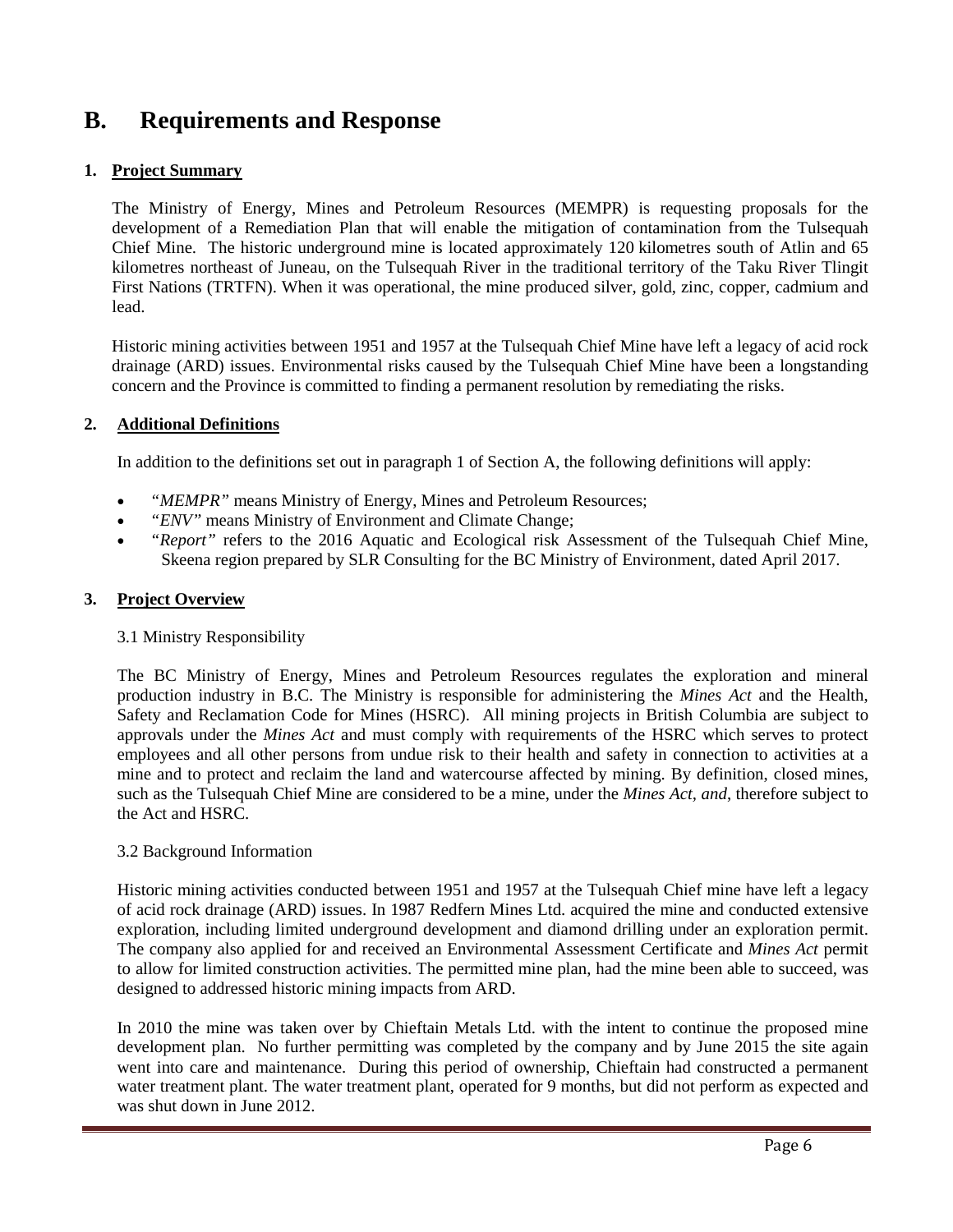A report commissioned in 2016 by the Ministry of Environment entitled "2016 Aquatic and Ecological risk Assessment of the Tulsequah Chief Mine, Skeena Region" prepared by SLR Consulting, dated April 2017 (Appendix B) is attached. Although limited in scope, the study and report presents the finding that there may be localized aquatic affects in the Tulsequah River from the mine discharge.

Access to the site is by fixed wing or helicopter, with the closest airport located in Atlin. Barging options may also be useful; however this would need to be further evaluated. There is a limited window for earthworks due to access and weather constraints. Camp facilities and services would need to be provided.

<span id="page-6-0"></span>3.3 Overall Project Scope

To conduct a Risk Analysis that will guide the development of a cost effective, Remediation plan that can support Closure if required, for the Tulsequah Chief Mine. It is MEMPR's intention to use the Remediation Plan to complete the work required, therefore the plan must be fully implementable. Detailed costing is of the essence to enable the understanding of the level of design being proposed.

## **4. Project Requirements and Deliverables**

Final report (**due September 30, 2019)**, must include the following sections:

- 4.1 **SITE HAZARD ASSESSMENT:** A site hazards/risks assessment must be completed. Detailed characterization of all components of the site is required in order to assess the current level of ecological risk and public safety to enable inform decisions regarding remediation and long term management.
- 4.2 **RISK ANALYSES**: The report must use a detail the risk analyses process to inform the level of remediation required. Process should include an assessment that will identify, evaluate and measure the probability and severity of risks and provide a determination what to do with the identified risks, implementation measures and post remediation management.
- 4.3 **REMEDIATION METHODOLOGIES**: The final report must clearly identify the various remediation methodologies that could be used to affect remediation for each mine component and how they will be evaluated. When applicable, detail design information is required for engineering structures. (Note: IFC drawings will be required for implementation phase.)
- 4.4 **COST ESTIMATION**: The final report must provide a detailed estimation of costs to implement the remediation activities. The estimate should break down both the immediate costs to do the remediation works and long term management costs using appropriate NPV calculations.

The report must be signed by a Qualified Professional registered and in good standing with a BC Professional Association.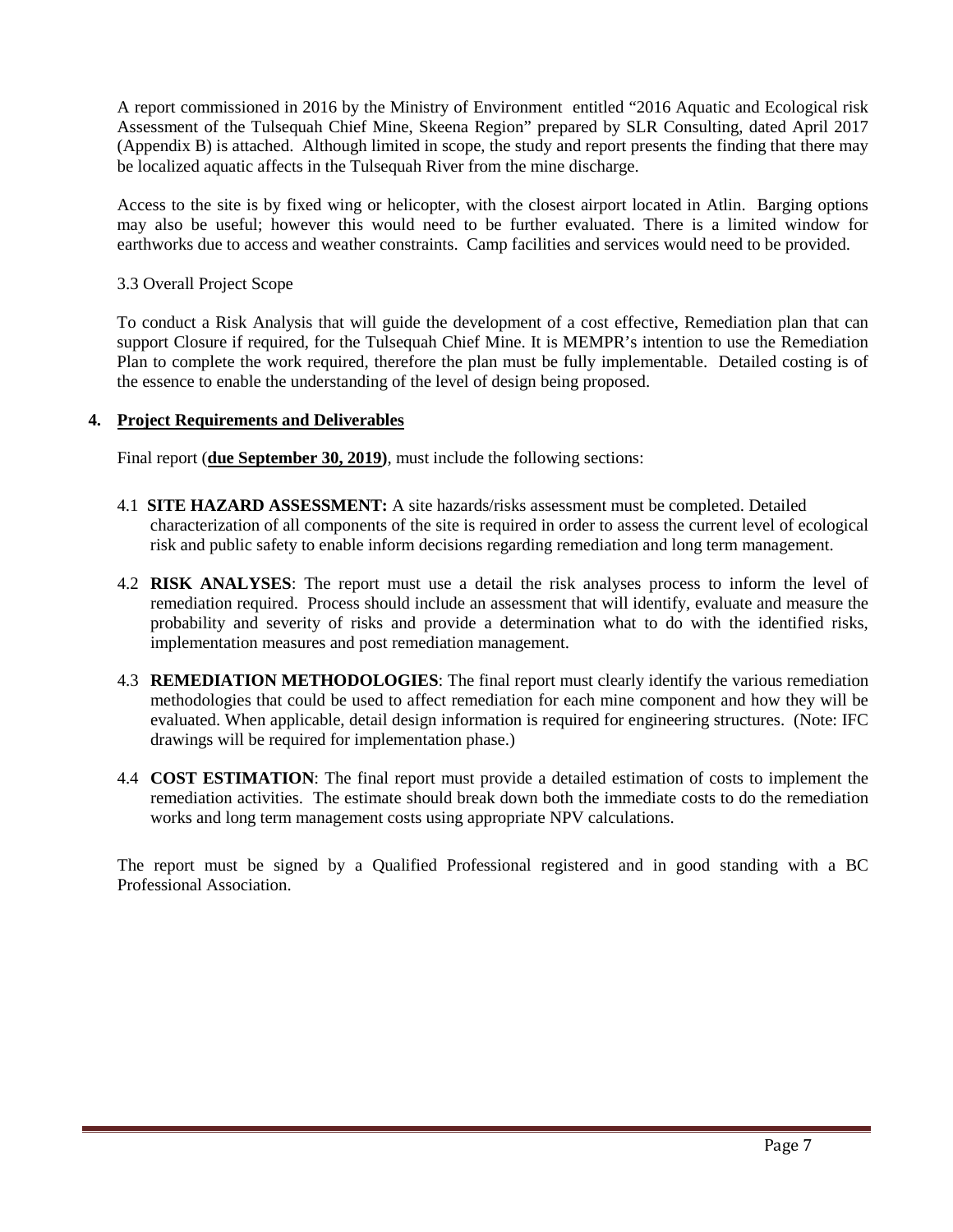## <span id="page-7-0"></span>**5. Evaluation**

## 5.1 Mandatory Criteria

Proposals not clearly demonstrating that they meet the following mandatory criteria will be excluded from further consideration during the evaluation process.

## **Mandatory Criteria**

- a) The proposal must be received at the closing location before the specified closing time.
- b) The proposal must be in English and not be sent by facsimile or e-mail.
- c) The proponent must be based in Canada.
- d) Two (2) complete hard copies of the proposal and one (1) digital PDF version on an unencrypted USB flash drive, must be submitted with the Request for Proposals cover page (attach page 1) and an originally signed Proponent Section (complete, sign and attach page 2).
- e) The proposal must include three references that can comment directly on projects that the Proponent has completed.
- f) The proposal must include a recently updated resume of the key personal developing the Risk Analyses/Remediation and Closure Plan.

## 5.2 Desirable Criteria

Proposals meeting all of the mandatory criteria will be further assessed against desirable criteria.

The following table summarizes the Desirable Criteria and Points breakdown:

| <b>Desirable Criteria</b>                                                                                                                                                                                                                           | Weight | <b>Minimum Score</b> |  |
|-----------------------------------------------------------------------------------------------------------------------------------------------------------------------------------------------------------------------------------------------------|--------|----------------------|--|
| <b>Corporate Experience:</b><br>The Proponent's response will demonstrate successful<br>completion of similar projects in nature and size as the<br>project covered by this RFP.                                                                    |        |                      |  |
| Proponent's corporate experience and capacity to<br>evaluate similar proposals. In particular, the<br>Proponent must demonstrate they have sufficient past<br>project experience for successfully completing this<br>proposal with this complexity. | 20     | 12                   |  |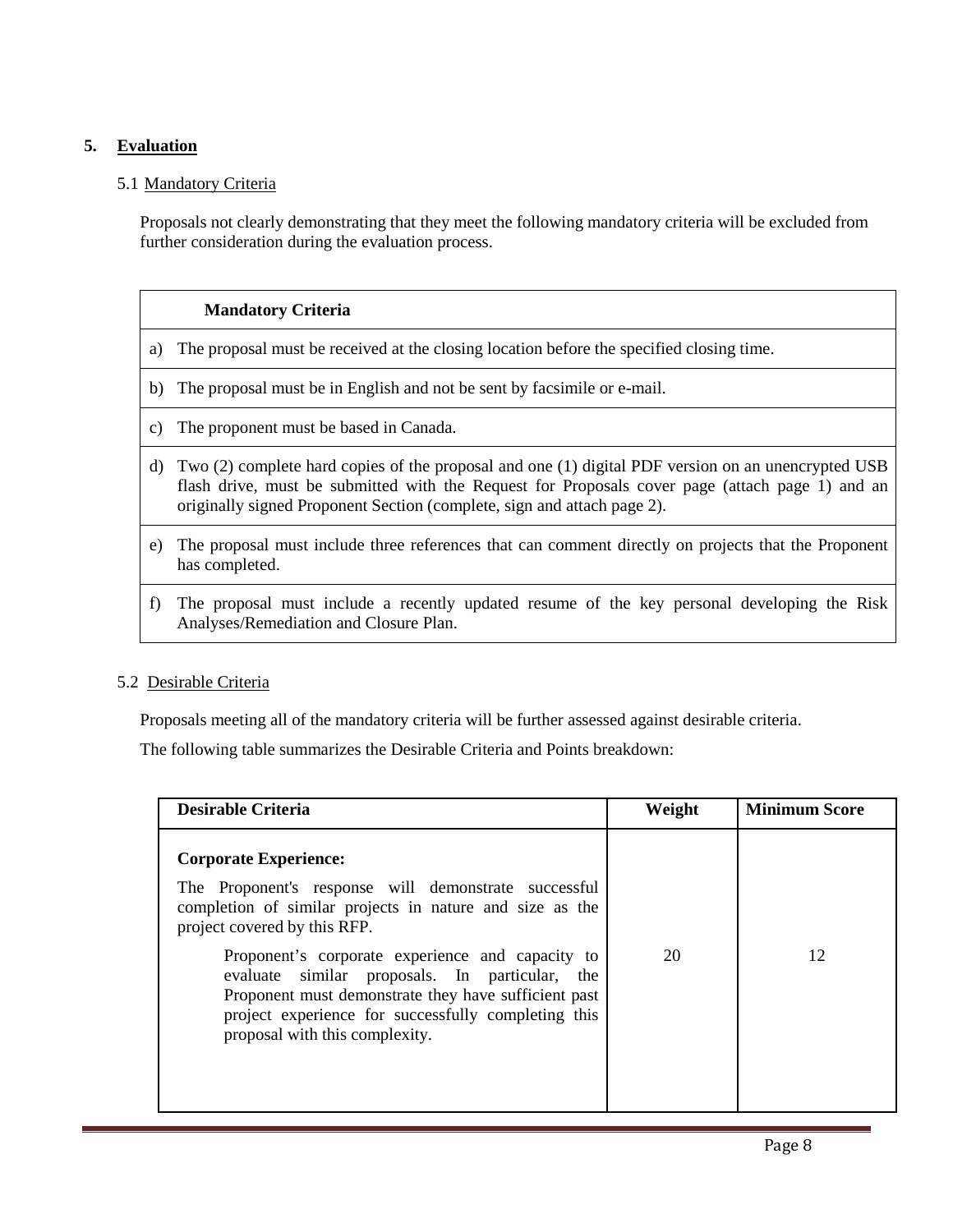| <b>Understanding of Project:</b><br>The proposal should:<br>detail the process that will be used for determining site<br>hazards/risks,<br>detail the process that will be used to do the risk<br>analyses that will inform the level of remediation<br>required;<br>detail the process that will be used to identify the<br>various remediation methodologies that could be used<br>to affect remediation; and                                                                                     | 40  | 20 |
|-----------------------------------------------------------------------------------------------------------------------------------------------------------------------------------------------------------------------------------------------------------------------------------------------------------------------------------------------------------------------------------------------------------------------------------------------------------------------------------------------------|-----|----|
| detail the process that will be used to estimate the<br>costs to implement the remediation activities and long<br>term management.                                                                                                                                                                                                                                                                                                                                                                  |     |    |
| <b>Project Team:</b><br>The composition and experience of the Project Team will be<br>evaluated individually, and as a whole, on its overall ability<br>to develop a comprehensive Risk Analyses/Remediation and<br>Closure plan.<br>• Your proposed project team should include members<br>that will directly contribute to development of the<br>Risk Analyses/Remediation and Closure plan.<br>• Resumes for each proposed project team member<br>should not exceed more than 2 pages in length. | 20  | 10 |
| Price:<br>Provide a detailed cost breakdown of the tasks to be<br>completed (including fees and expenses), hourly rates of<br>team members, and a total project price.<br>Only those proposals meeting both the mandatory criteria<br>and the minimum passing points for all of the applicable<br>desirable criteria will be evaluated for price.                                                                                                                                                   | 20  |    |
| <b>TOTAL</b>                                                                                                                                                                                                                                                                                                                                                                                                                                                                                        | 100 |    |

Proposals not meeting a minimum score of 65% will not be further assessed.

The proposal with the lowest price or any proposal may not necessarily be accepted.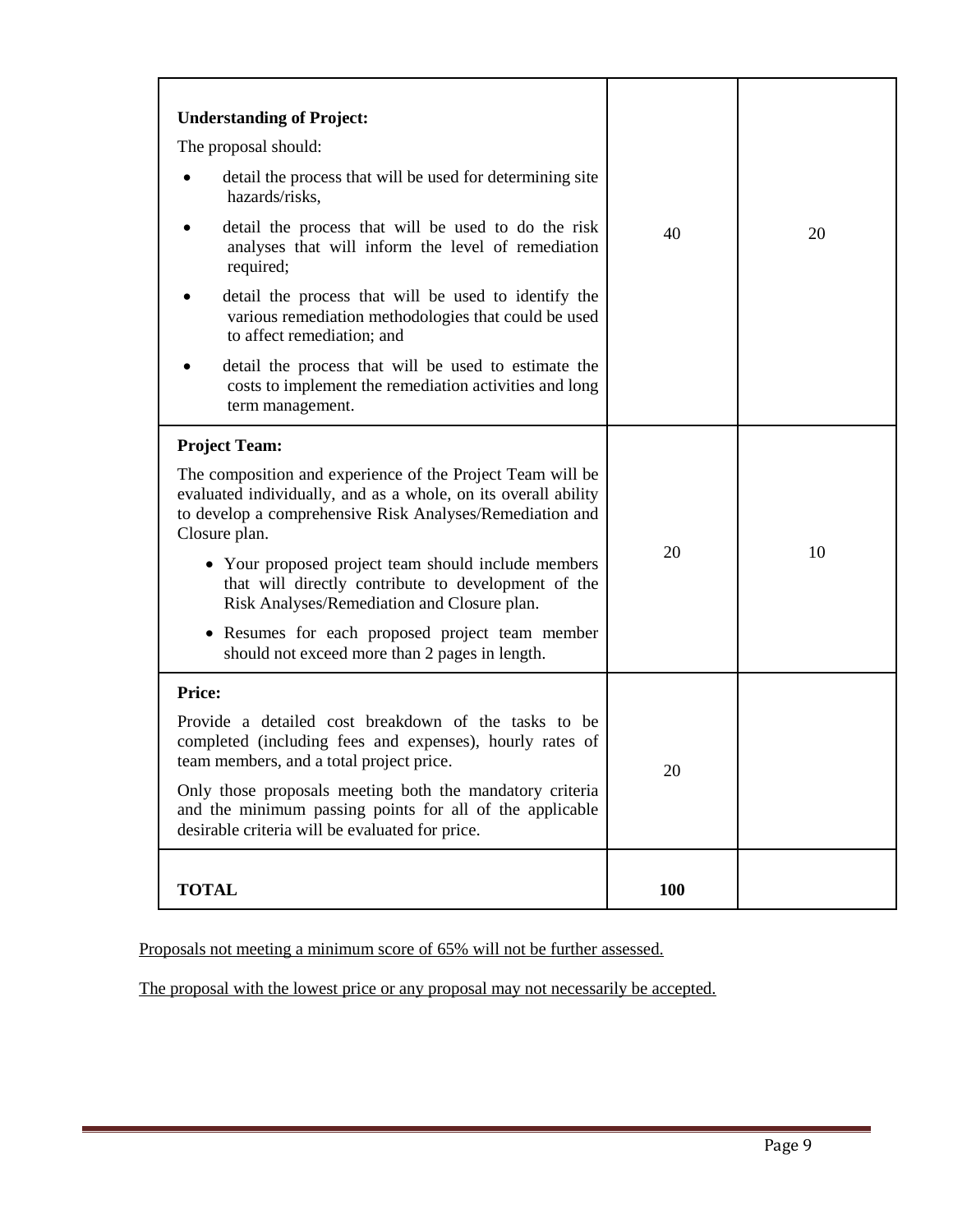## <span id="page-9-0"></span>**6. Proposal Format**

The following format, sequence, and instructions should be followed in order to provide consistency in Proponent responses and to ensure that each proposal receives full consideration. All pages should be 8.5" x 11" in size and should be consecutively numbered.

### (a) Request for Proposals Cover Page

Provide an unaltered Request for Proposals Cover Page. (attach page 1). Failure to include this page in hard copy submissions will result in a missed mandatory criterion, and the proposal will receive no further consideration.

### (b) Proponent Section Cover Page

Provide an unaltered, completed and signed Proponent Section (complete, sign and attach page 2), identifying the name and address of the Proponent. Failure to include this page in hard copy submissions will result in a missed mandatory criterion, and the proposal will receive no further consideration.

### (c) Table of Contents

Table of contents including page numbers.

### (d) Proponent Contact

Provide the name, address, phone, facsimile and email of the contact person.

### (e) Summary

A short (one or two page) summary of the key features of the proposal.

## (f) Proposal Body

The body of the proposal should include a description of Contractor capabilities, approach and proposed cost. This should include all the information required under desirable criteria.

## (g) Appendices

Appendices should be appropriately tabbed and referenced.

## <span id="page-9-1"></span>**7. Proponent Response**

In order to receive full consideration during evaluation, proposals should include a detailed response to the following:

#### <span id="page-9-2"></span>7.1 Corporate Experience

- Clearly identify the Proponent's legal business name and business address.
- Provide a summary description of the Proponent's recent and current corporate experience and assignments that are relevant and/or similar in scope to the Services anticipated by this RFP.
- Provide project examples that demonstrate previous experience managing large multi-year reclamation projects, sub-contractors and team members.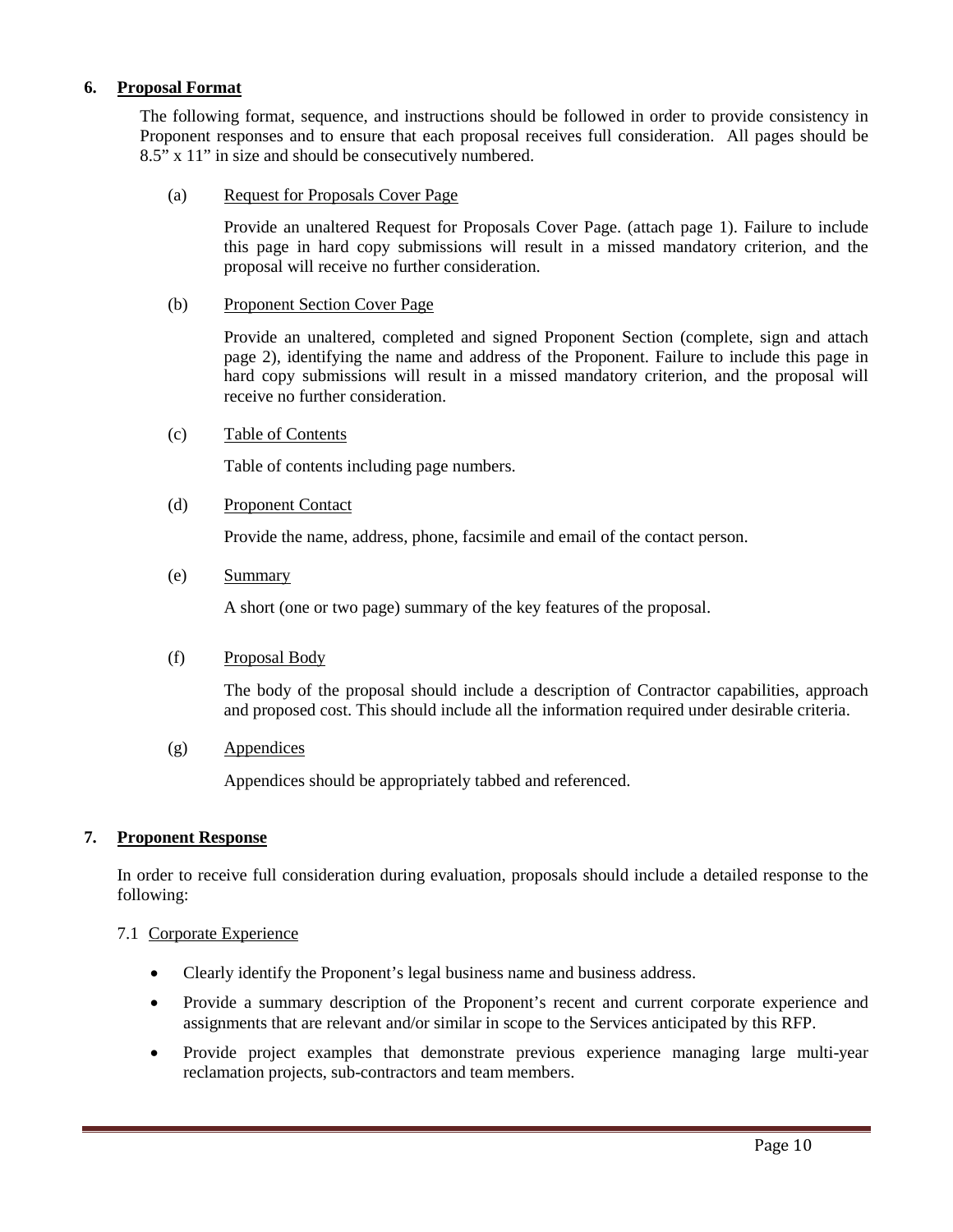- Provide examples that demonstrate previous corporate experience with the work required and that was completed within the previous five (5) years.
- Provide examples of corporate experience that demonstrate previous project experience for developing risk analyses/ remediation and Mine Closure plans.
- Three (3) corporate references, that can comment directly on projects that the Proponent has completed, must be included.

## 7.2 Methodology

- Provide details of the proposed methodology that demonstrates the Proponent has an understanding of the project.
- Provide an understanding of the site conditions and the objectives to be completed.
- Indicate any unique aspects of the site, in particular the limited access and seasonal window, which requires innovative solutions that may be necessary to complete the project safely and successfully.
- Confirm reporting requirements will be provided in appropriate formats, including necessary tables and drawings as required. Note that the reports must be completed to the satisfaction of the Province.
- Indicate which regulatory requirements must be followed, as well as any regulatory permits or approvals that must be obtained.
- Provide details on ability and commitment to provide timely service.

## <span id="page-10-0"></span>7.3 Project Team

The Project Team should contain sufficient and qualified personnel to carry out the service provided. The team must include a Qualified professional and in good standing with the BC professional Association.

The Proponent should demonstrate that it has the capability, resources and commitment to complete this project within the specified time frame.

It is recognized that this may require a mix of Proponent and sub-contractor expertise. The proposal should clearly demonstrate how these services will be provided and effectively managed.

- Individual role, qualifications, and responsibility(ies) related to the tasks and objectives of the work required:
- A discussion on why the experience and qualifications of the proposed key project team members are best suited to complete the work required.
- Provide a brief summary that supports the composition of the proposed project team including overall organization of the team, qualifications, suitability to complete the work required, and any unique qualities of the team that provide added value to the tasks and objectives of the work required.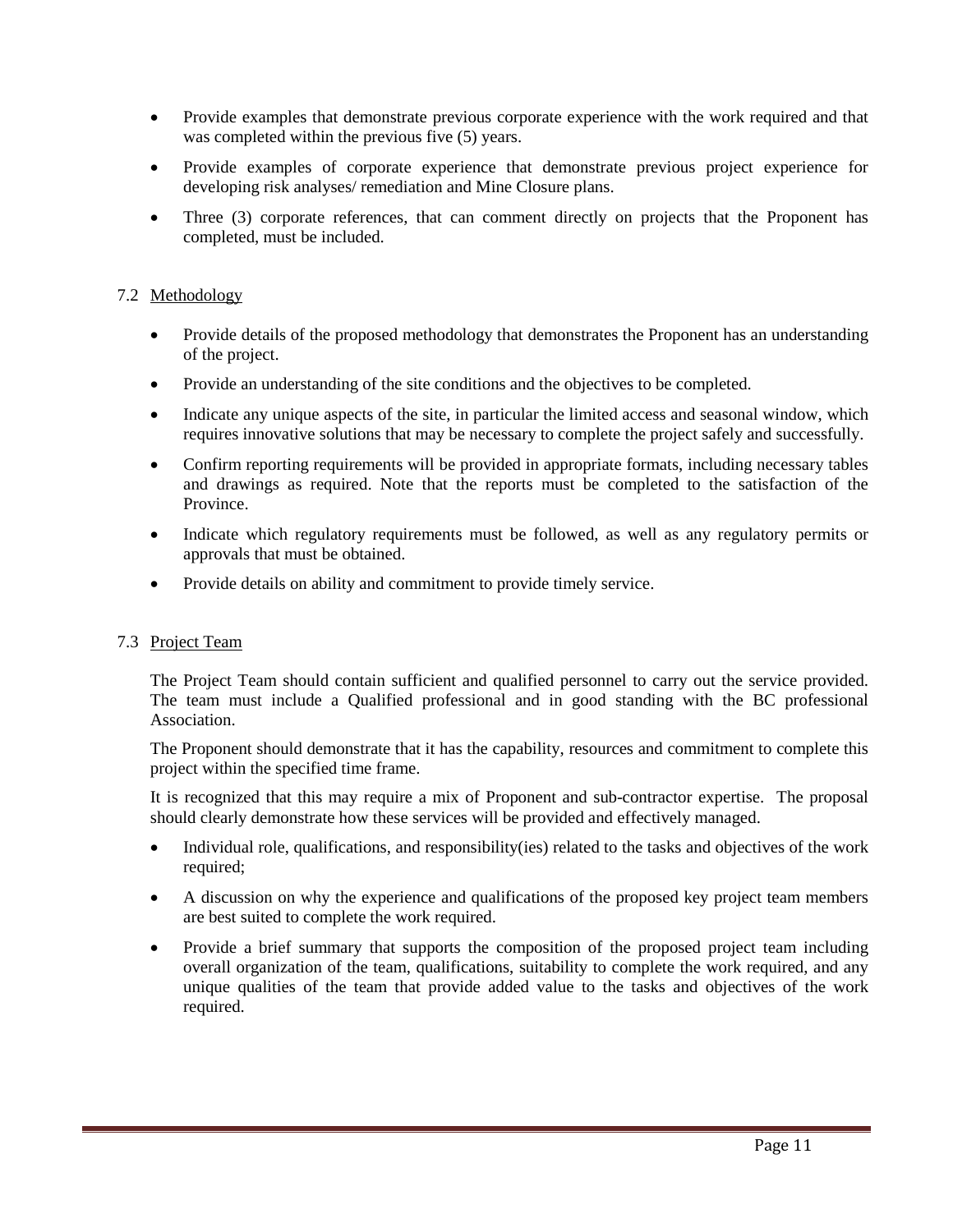## 7.4 Communication and Scheduling

Provide a clear understanding of the project requirements including:

- Key milestone updates; and
- Contingency planning / issue resolution.

## <span id="page-11-0"></span>7.5 Price

The proposal should include a detailed breakdown of costs, fees and expenses including an estimation of hours and hourly rates for each project team member, as well as any subcontractors, and disbursement costs, etc.

Only those proposals meeting both the mandatory criteria and the minimum passing points for all of the applicable Desirable Criteria will be evaluated for price.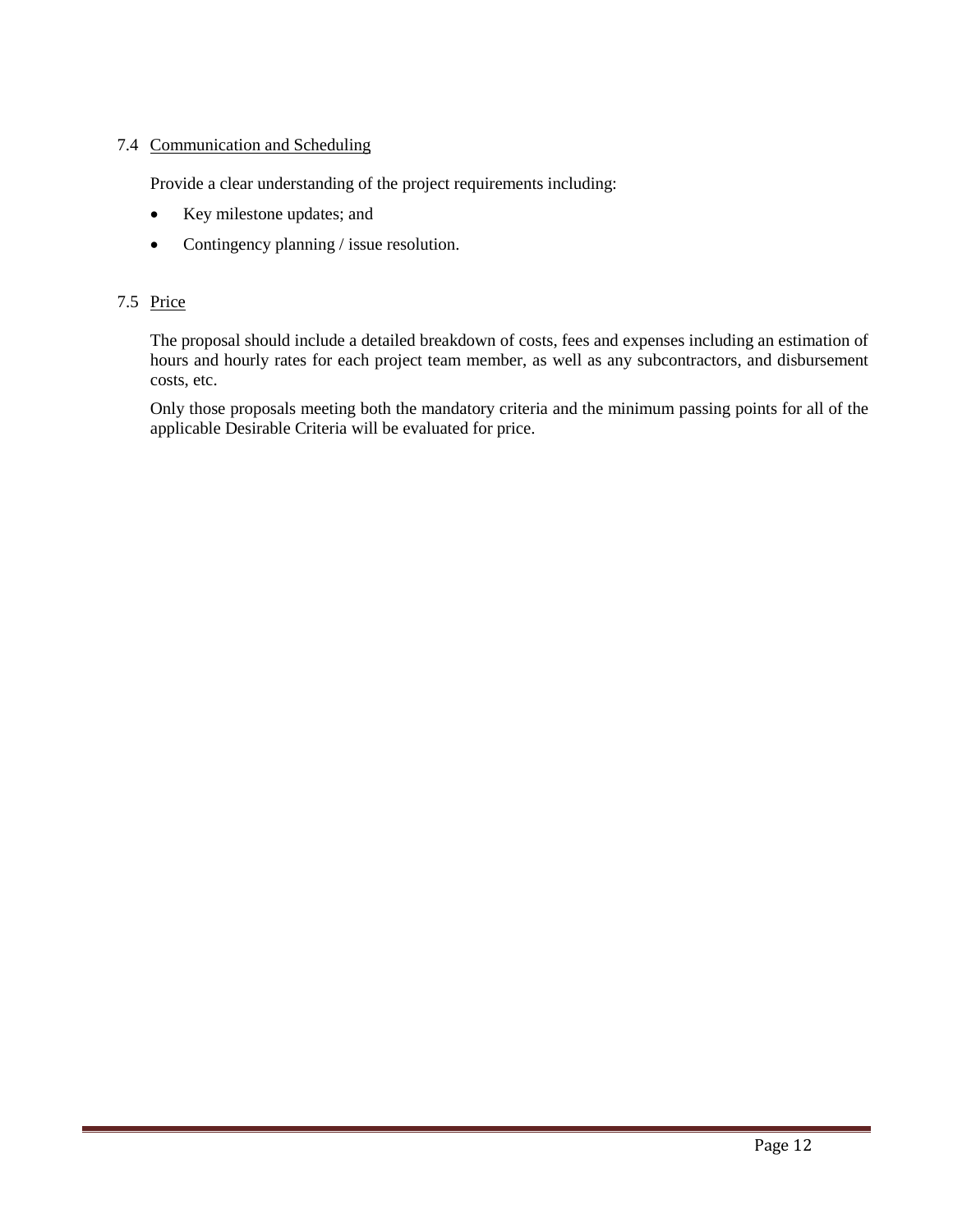## **Appendix A - Contract Form & Insurance Requirements**

## **Contract Form:**

By submission of a proposal, the Proponent agrees that should its proposal be successful, the Proponent will enter into a Contract with the Province in accordance with the terms of the Province's General Service Agreement and attached Schedules; a copy of which is available on the Internet at:

[http://www2.gov.bc.ca/gov/content/governments/services-for-government/bc-bid](http://www2.gov.bc.ca/gov/content/governments/services-for-government/bc-bid-resources/templates-and-tools/service-contract-templates/general-service-agreement-information)[resources/templates-and-tools/service-contract-templates/general-service-agreement-information](http://www2.gov.bc.ca/gov/content/governments/services-for-government/bc-bid-resources/templates-and-tools/service-contract-templates/general-service-agreement-information)

## **Insurance Requirements:**

Any Contract resulting from this Request for Proposals may require that the Contractor, without limiting its obligations or liabilities and at its own expense, provide and maintain throughout the Contract term, the following insurances with insurers licensed in British Columbia in forms acceptable to the Province. All required insurance will be endorsed to provide the Province with 30 days' advance written notice of cancellation or material change. The Contractor will provide the Province with evidence of the required insurance, in the form of a completed Province of British Columbia Certificate of Insurance, immediately following execution and delivery of the Contract.

Comprehensive Commercial General Liability in an amount not less than \$2,000,000 inclusive per occurrence insuring against bodily injury and property damage and including liability assumed under the Contract. The Province is to be added as an additional insured and the policy shall contain a cross liability clause.

Professional Liability in an amount not less than \$1,000,000 insuring the Contractor's liability resulting from errors and omissions in the performance of professional services under the Contract.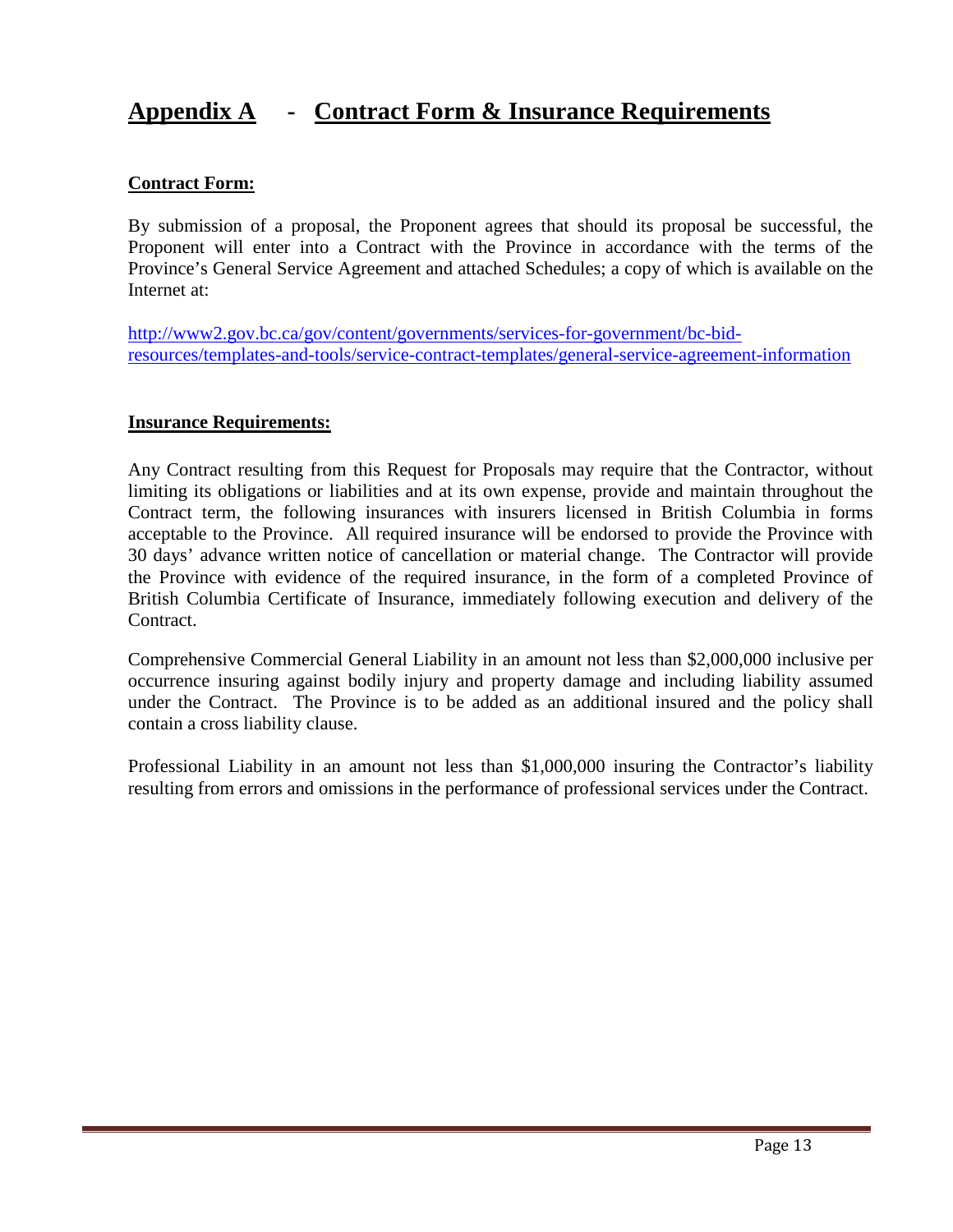## **Appendix B - Travel Instructions and Allowances for Contractors**

**General:** "Travel Status" means travel necessarily incurred by you in the performance of the Services in British Columbia and that is pre-approved by the ministry. Travel Status begins and ends at the locations and distance designated in the Contract Payment Schedule.

Travel not meeting the description of 'Travel Status', must be approved by the ministry and written into the contract before the additional travel expense will be reimbursed.

The most economic travel arrangements should be used consistent with the time available to conduct the business.

Travel expenses must not be billed directly to the province by the contractor.

Notwithstanding your status as an independent contractor, expenses incurred on out-of-province travel will only be reimbursed when specific provision is made in the contract and prior approval for the travel has been obtained from the ministry.

Contractors will be provided with a Letter of Authorization for Cost Recoverable Contractors for vehicle rental and/or hotel accommodations.

**Meals:** Meals received at public expense or without charge may not be claimed. On the date of departure, travel status must start before 7:00 a.m. to claim breakfast; before 12:00 noon to claim lunch; and, on the date of return, travel status must end after 6:00 p.m. to claim dinner. Meal and per

| <b>Breakfast</b><br>Only | Lunch<br>Only | <b>Dinner</b><br>Only | <b>Maximum</b><br><b>Full Day</b> | $\&$ L<br>B<br>Only | L & D<br>Only | B & D<br>Only |
|--------------------------|---------------|-----------------------|-----------------------------------|---------------------|---------------|---------------|
| \$22.00                  | \$22.00       | \$28.50               | \$49.00                           | \$30.00             | \$36.50       | \$36.50       |

diem allowances **effective April 1, 2018** are as follows:

**Private Vehicle Use:** \$0.54 per kilometre [applicable only when driving beyond 32 kilometers from the Base Location(s) indicated in Schedule B].

**Rented Vehicle Use\*:** Cost of rented vehicles may be claimed, if required in order to perform the Services and if approved by the Province.

Upon request and in advance of any rental, the Province will provide an authorization letter for access to the government's Corporate Supply Arrangement (CSA). These CSAs entitle government authorized contractors to preferred vehicle rental rates.

Approved car rental agencies and the maximum rates for each community are listed at [http://www.pss.gov.bc.ca/csa/categories/vehicle\\_rentals/vehicle\\_rentals\\_daily/vehicle\\_rentals\\_dail](http://www.pss.gov.bc.ca/csa/categories/vehicle_rentals/vehicle_rentals_daily/vehicle_rentals_daily.html#suppliers) [y.html#suppliers.](http://www.pss.gov.bc.ca/csa/categories/vehicle_rentals/vehicle_rentals_daily/vehicle_rentals_daily.html#suppliers) Other agencies are to be used only when these agencies cannot supply vehicles or when renting a vehicle outside BC.